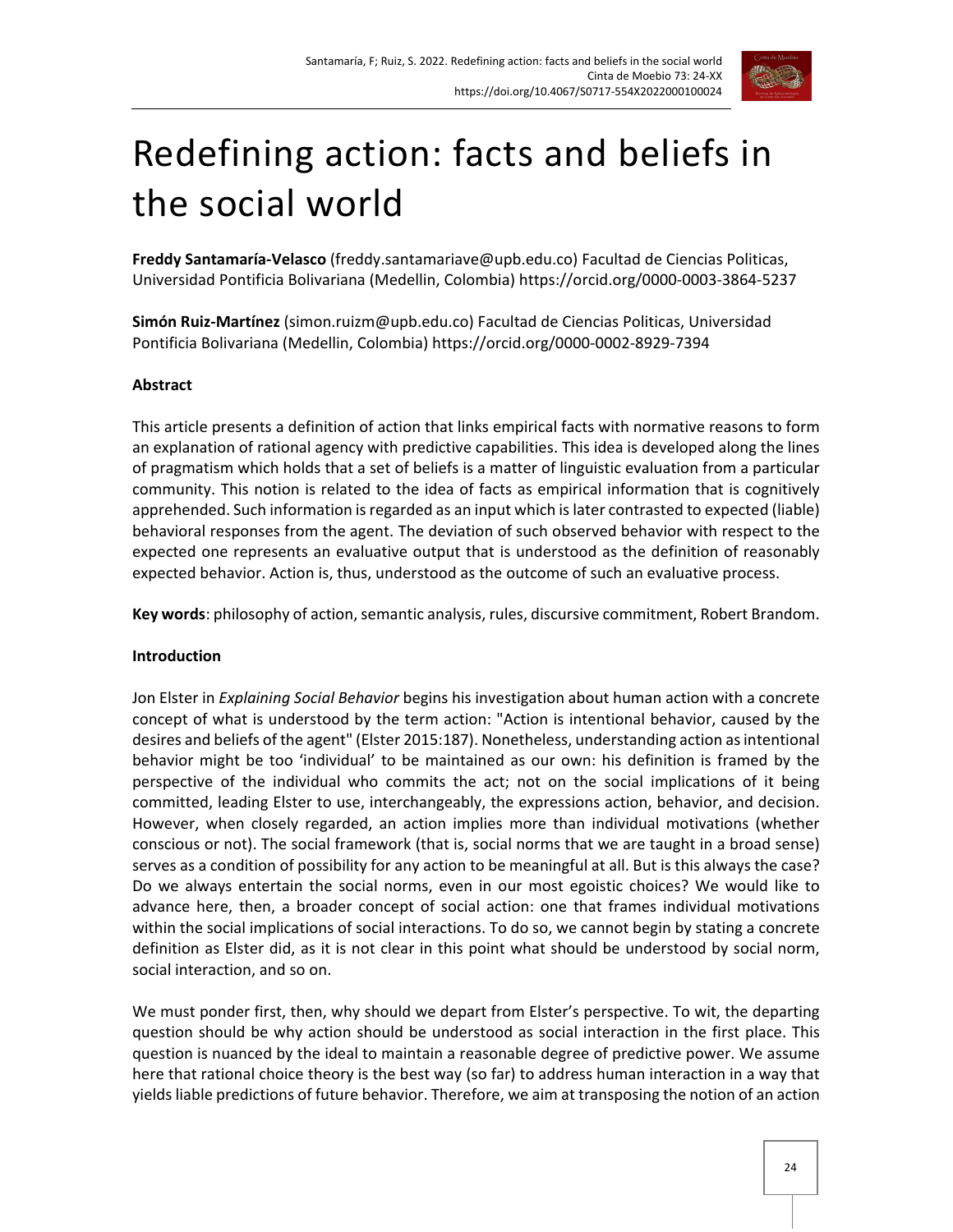

elaborated in Elster's rational choice theory to depart from the social context so that it maintains predictive capacity while gaining coherence and applicability regarding sophisticated practices such as public deliberation which are understood as a game.

To do so, the transposition is restricted by the social implications an action might bear. The social component is understood hereon as the pragmatic construction of a linguistic (or rational) community, in which the practical implications of actions are evaluated in terms of rule-following behavior. Two distinctive elements scaffold our understanding of the social framework: First, the individual significance of an action, which must account for the *semantic representation* that such action has for the rational community in which the corresponding action takes place. Here, for simplicity, we understand a semantic representation to be the commitment we ascribe to an agent's performing of an action, what an agent holds as true about the social context. That we call the semantic dimension of action.

The second component evaluates the practical circumstances and consequences of committing the action, as well as the evaluation of the liability of the individual action the *responsibility* of the outcome given the agents capabilities. Thus, the performativity of the action, in terms of what it is aimed at and achieved, is of great importance. We call this second element the pragmatic dimension of an action.

Within such a framework, to confer practical implication to an action must be understood as a linguistic practice of discursively committing oneself (and others) to the practical circumstances and consequences of such action. This, we call here a value. This definition of value aspires to a neutrality that allows the notion to be context-dependent. Thus, the omission of the adjective 'social' points to the redundancy of calling a value 'social'. Of those values (i.e., the implications of an action), political ones are of great importance for us (i.e., the political implications of an action). Thus, the purpose of using such a broad conception of action is to better understand the sophistication of what we call political values and the place they have in motivating the actions of politically relevant agents (governments, constituents and so on). The outcome is nothing else than a practice of giving and asking for the best political reasons; where such practice is regulated by a set of values (what is commonly defined as an ideology). A comprehensive set of inferential rules that serves as public criteria for the evaluation of reliable behavior would count as such a set of social values and helps us to transpose the individual perspective to the social implications it has, and a novel element that would be added to the presentation: the facts.

This way of presenting value discrimination turns the argument to the idea of reasonableness as the best practice to socially give and ask for reasons in the public sphere. Supported by this last idea, the concluding section addresses practical prediction of behavior in the face of facts.

## **Action and belief: departing from a social practice**

As stated before, we will perform a transposition of Elster's definition of action. We use the idea of transposition because we are not trying to find something mysterious or hidden that Elster missed. Every *nut* and *bolt* that he explores in his perspective serves a particular purpose in the explanation and simply require a reordering. Such reordering would not begin by the egoistical aspects of choice, but the social framework. That is what we mean by transposition: shifting the order of explanation.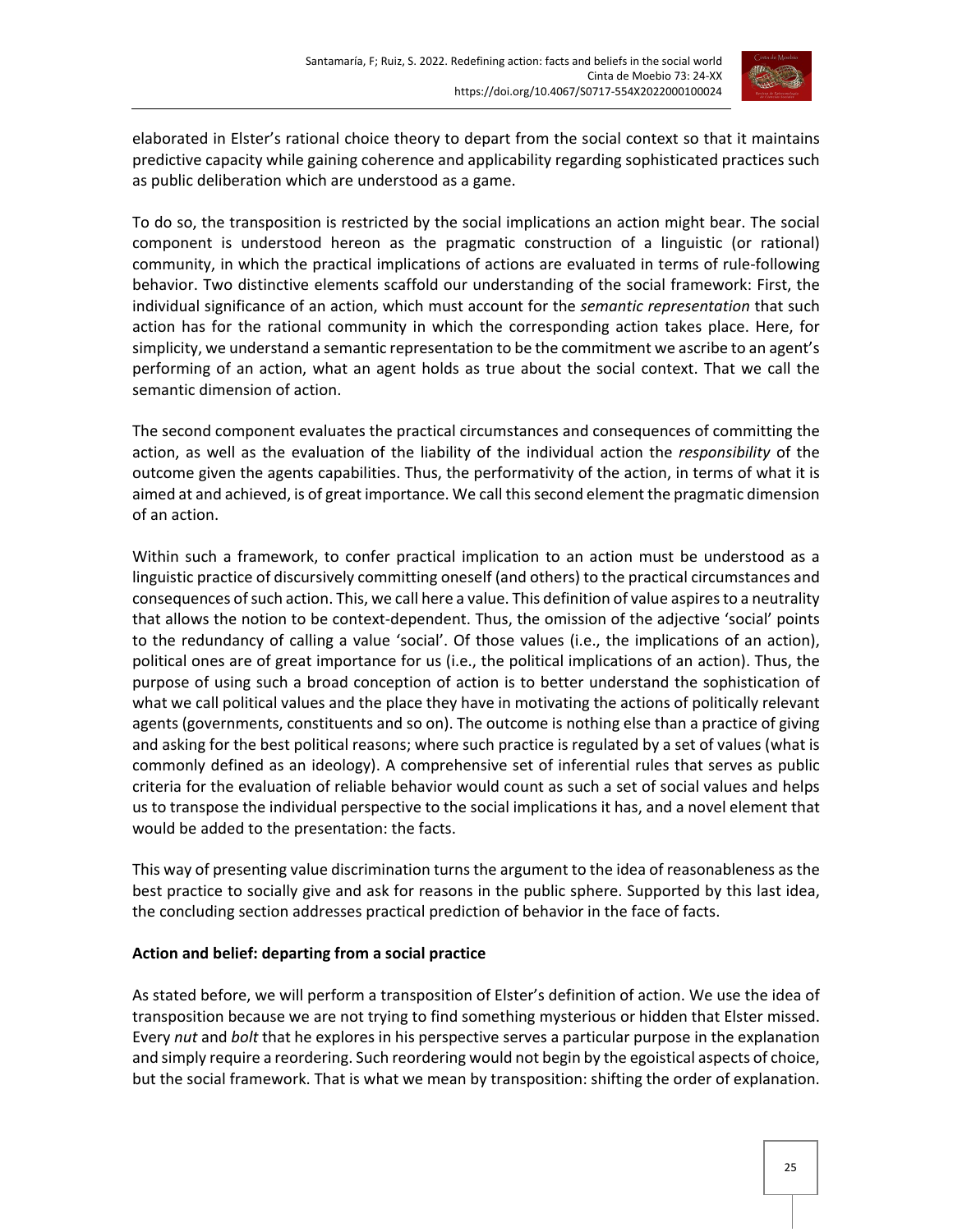

Thus, following his steps, the first component in the discrimination of human action (or social behavior, as he puts it), is to understand how we discriminate the factual aspects of action. In a more rigorous language, we must depart from how we generate the relevant inputs that are going to pass through the mechanism of belief formation.

Elster understands a belief as different cognitive processes that are encompassed by a sort of endorsement: "in everyday language 'belief' suggests less than full endorsement. I believe it will rain tomorrow, but I also know I might be wrong. I do not merely believe that I am married; I know it" (Elster 2015:114). He doesn't explain what this type of endorsement should be. To be fair, he is more interested in the practical examples of a belief than its conceptual description. But there's an extensive literature linking the sort of commitments that he exemplifies and a linguistic definition of a belief. In short, a belief, in linguistic terms, is a claim that something is taken as true. To hold something as true amounts to commit oneself to it serving as a reason for something (paradigmatically, an action).

We either commit to what we perceive to be the case or that we commit to our beliefs about the world and other agents. The first one can be easily verified by the simple tasks we perform every day: we stop at a traffic light depending on what color we perceive it to be.

Misunderstanding the second has been a source of many linguistic confusions in social sciences: we believe in the people we talk to in everyday interactions (for example, the cashier of a store). If we order a coffee at a coffeeshop, we believe we will be given a coffee. Together, believing about worldly causes and other agents constitute the practice of giving and asking for reasons; a practice that is better explained through the notion of discursive commitment.

A discursive commitment is an obligation made explicit through a speech act to which one is either *entitled* or *committed*. It is also a normative bind to either *make true* or *hold as true*. Brandom defines entitlements and commitments as *deontic statuses*, that is, as particular inferential rules of evaluation where one is rationally expected to either do something or say something under a communal rational set of rules (being predictable in a cognitive sense): "The leading idea of the account to be presented here is that belief can be modelled on the kind of inferentially articulated commitment that is undertaken or acknowledged by making an assertion. These may be called doxastic or assertional commitments. This is the basic kind of discursive commitment. The strategy is to describe a simplified system of social practices in which something can be taken or treated as (having the significance of) an assertion-the acknowledging of commitment to an assertible content" (Brandom 1994:157). Making or holding as true designate the type of commitment that takes place: If one is supposed to make true, then one is practically bounded. If one is supposed to be holding something as true, then one is doxastically committed, or committed to the belief that something is thus and so. Therefore, one could be practically as much as doxastically committed. Thus, a discursive commitment is an assertion that serves as a reason to either do something or to be regarded as holding something to be the case. This is what we call a *belief*, an evaluative attribution that someone has upon oneself either to do something or to be holding something as true. This is why it is so difficult to see the relationship between perception and belief: we always look at it from the wrong perspective! Belief is a matter of giving and asking for reasons in the sense that we cannot read minds. We have simply evolved to treat everyone like *us* in a predictable manner. What differs us from other primates is that we do not simply conform to rules but are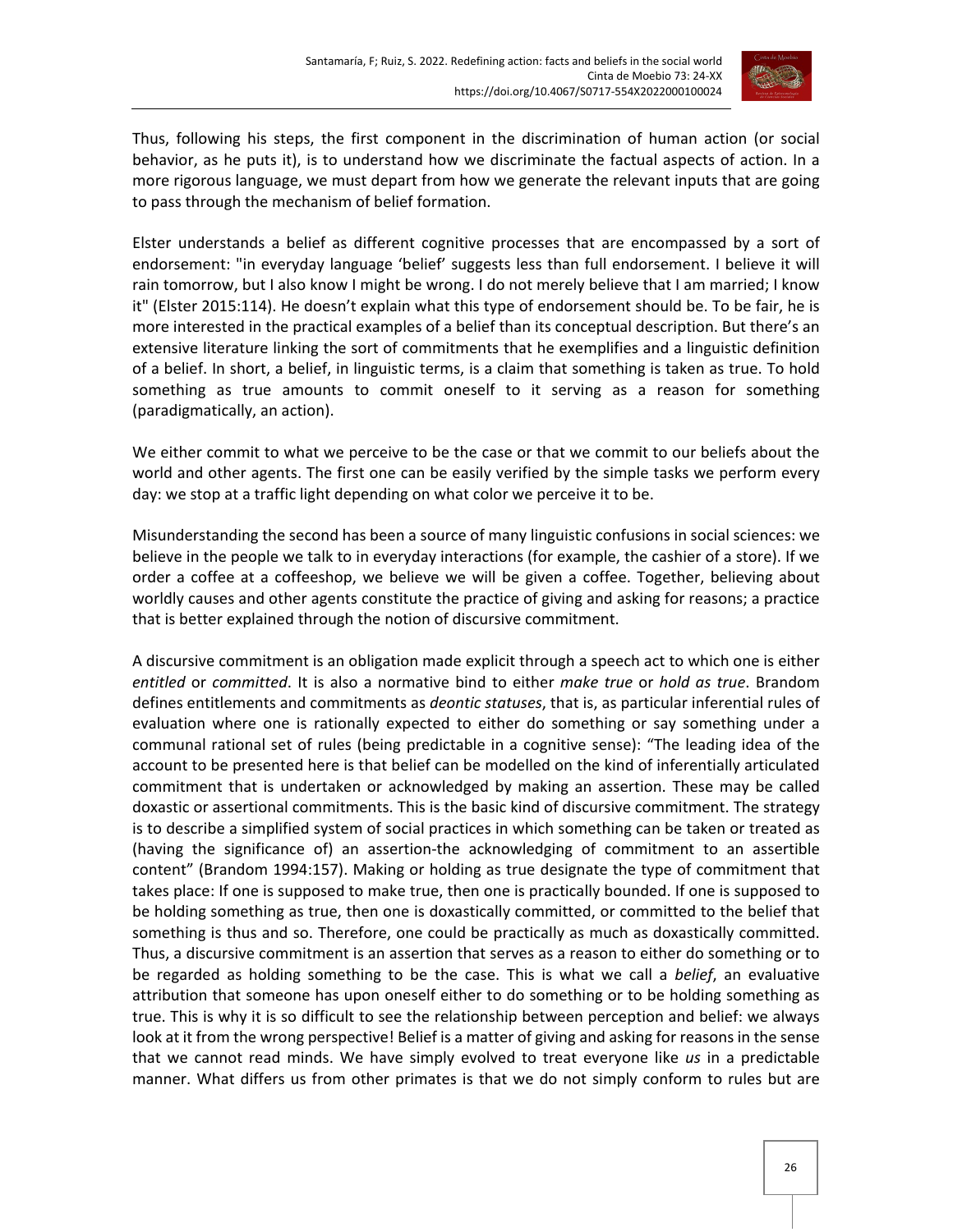

responsible for them. We are not bounded by rules but by our *conception of rules* (Kant. *Critique of practical reason*).

The deontic scorekeeping is the system in which deontic statuses are evaluated. Brandom defines it explicitly as follows: "Discursive scorekeeping is what the members of a community must be doing in order for any of their performances to have the significance (for them) of saying something" (Brandom 1994:639). Described as such, the definition says nothing about the practical components of an evaluation because the whole idea is that the score is kept under the normative implicit practices of a community and made explicit in the form of rules. Therefore, to mention such a practice is to talk about the set of communal rules that determine the linguistic practice of such a community. Thus, the notion of a speech act and Searle's idea of the formation of an institution are undeniably implicit: "These 'institutions' are systems of constitutive rules. Every institutional fact is underlain by a (system of) rule(s) of the form 'X counts as Y in context C'. Our hypothesis that speaking a language is performing acts according to constitutive rules involves us in the hypothesis that the fact that a man performed a certain speech act […] is an institutional fact" (Searle 1969:51).

The idea of a fact being of a social nature is somewhat problematic, but it helps to support the possibility for an 'objective' component that is normative in a relevant sense. Here the context turns out to be a crucial component of the implication of action. It is determined by both the circumstances and the consequences of the speech act (Dummett. *Frege: philosophy of language*). Moreover, in such sense, deontic scorekeeping is now clarified: "Understanding or grasping the significance of a speech act requires being able to tell in terms of such scores when it would be appropriate (circumstances of application) and how it would transform the score characterizing the stage at which it is performed into the score obtaining at the next stage of the conversation of which it is a part (consequences of application). For at any stage, what one is permitted or obliged to do depends on the score, as do the consequences that doing has for the score. Being rational  $$ understanding, knowing how in the sense of being able to play the game of giving and asking for reasons— is mastering in practice the evolution of the score. Talking and thinking is keeping score in this sort of game" (Brandom 1994:183).

The second relevant conclusion is that the implications of action are the circumstances and consequences of a discursive commitment as they are framed under a normative stance of ruleregulated practices of giving and asking for reasons. The role of the individual, in this pragmatic framework, defines the commitments that are to be evaluated by others in collective action, thus allowing the attribution of social values to the action, as this idea is presented by Mead (*The philosophy of action*).

To summarize, information is received and adapted to a prediction model. Such a model is described in behavioral terms as a logical space of reasons (a practical component of the rule-following as the overt behavior of our prediction model). We not only follow rules within this space, but we are, by virtue of the evolutionary capacity that is language, capable of being responsible for the rules we follow. *The analyticity of our behavior is the normative background with which we evaluate the novel inputs when addressed as discursive commitments*. Note that we are not describing two subcomponents, but just using several words to describe the same process. Thus, we are merging cognition and practice in one pragmatic weave that simply has expressive power; that is, the capacity to describe what we already do in our deeds and actions.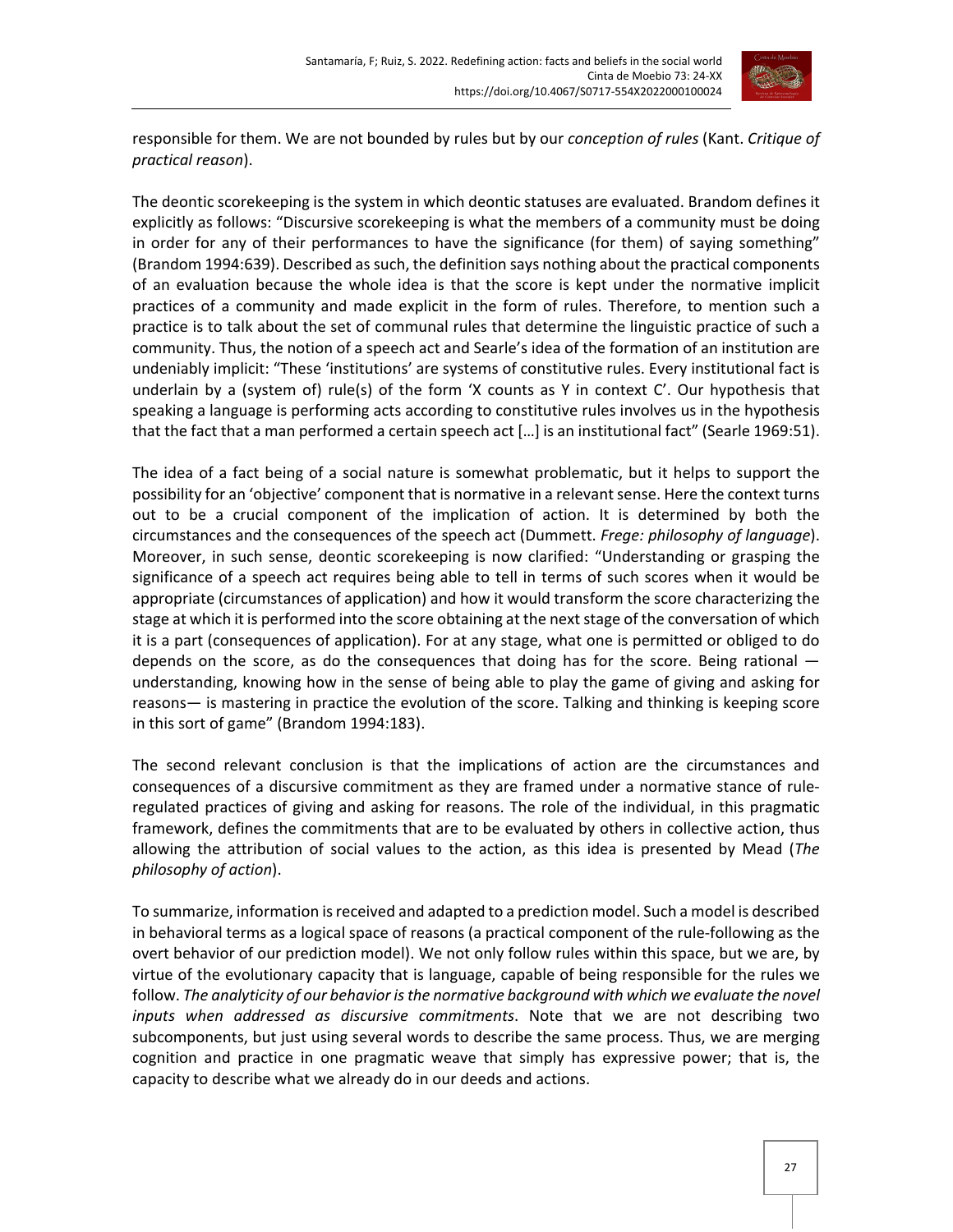

#### **Cognitive aspects of action**

Now, to clarify the relationship between linguistic belief, perception, and action, we will present what we regard as the two main empirical components of human action. These ideas are borrowed from the cognitive sciences so that this would not just be a philosophically whimsical argument.

Cognitive theorists have been usually regarded as working in heavily individual terms. There are many examples in the literature that support this claim. But is this a general trend? To broaden a conception of action, its empirical component must be broadened as well, so it could meet the idea of discursive commitment as belief evaluation. The two ideas that will be developed below correspond to this emerging trend in the conception of human cognition and serve as a crucial scaffolding to be easily transferred to the explanation of social behavior.

Beliefs develops throughout one's life. Therefore, it is important to address the components of cognitive behavior as an activity of belief formation in terms of the importance that sociability has for the development of complex cognition (and action). We summarize this important characterization in terms of phylogeny and action-oriented predictive processing.

A) Phylogeny. In the development of his theory of cognition, Tomasello argues that there must be some kind of explanation of human cognition that separates us radically from other animal species (specifically from other primates). This explanation must be regarded, not only in the capacities we can deploy nowadays but also in the historical, evolutionary, genetic, and epigenetic processes. But there are some of those processes that are not exclusive to our species. So, what Tomasello aims to show is the relevance of what he calls phylogeny: "My attempt is to find a single biological adaptation with leverage, and thus I have alighted upon the hypothesis that human beings evolved a new way of identifying with and understanding conspecifics as intentional beings" (Tomasello 2000:204). This seemingly cognitive description is reinforced later when the author links the social aspect of cognition (which we have been calling perception) with action: "My own view is that any one of many adaptive scenarios might have led to the same evolutionary outcome for human social cognition, because if an individual understands conspecifics as intentional beings for whatever reason —whether for purposes of cooperation or competition or social learning or whatever— this understanding will not then evaporate when that individual interacts with conspecifics in other circumstances. In other words, such things as communication, cooperation, and social learning are not different modules or domains of knowledge, but rather are different domains of activity, each of which would be equally profoundly transformed by a new way of understanding conspecifics, that is, a new form of social cognition. The point is that the new form of social cognition would have profound effects whenever individuals interacted with one another —during historical time, transforming things social into things cultural, and during ontogenetic time, transforming skills of primate cognition and cognitive representation into uniquely human skills of cultural learning and perspectival cognitive representation" (Tomasello 2000:205).

This rather extensive fragment answers a possible claim of the critical reader that expects, as it was promised, a concrete definition of cognition in terms of human action. Thus, in the first idea brought from cognitive science, the relevant claim we are addressing is that a concrete conception of action involves an inseparable articulation of the concept with social cognition processes. In other words, to understand action as separate from social cognition is just a mistake. And Tomasello's answer is (to us) rather clear and direct: we end up acting as we do simply in virtue of the cognitive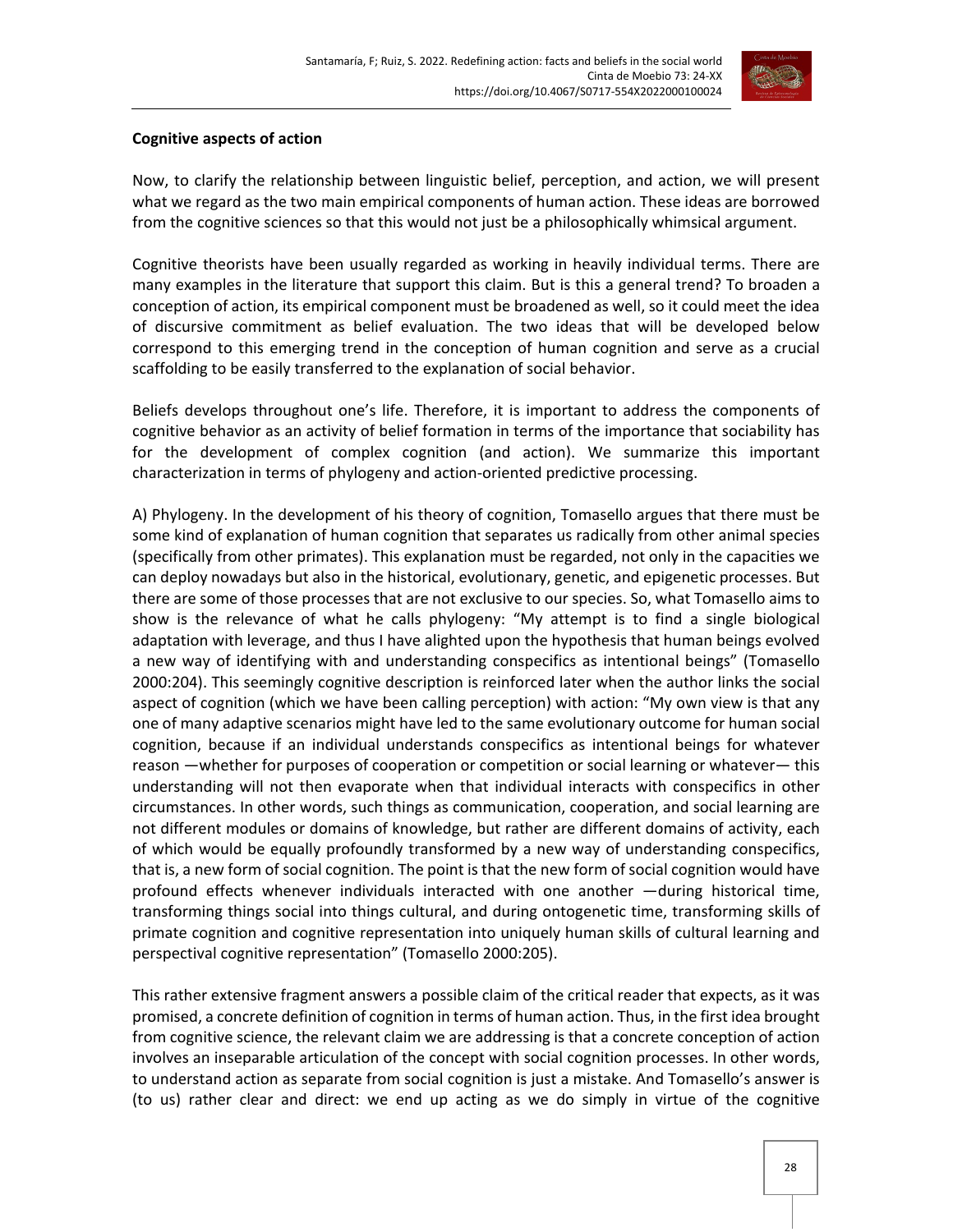

development we underwent (and still undergo) as a species. Thus, one of the aspects of the set of implications of actions is the representational content it has for those who are *like us*. This resemblance condition will be further developed when the semantic dimension of action is defined. So, we take on the other aspect of the addressed claim: what are we understanding by social cognition.

B) Action-oriented predictive processing. Closely connected with what we said earlier on traditional cognitive science, except for Helmholtz (*Handbuch der physiologischen Optik*), commonly regarded cognitive processes not only as an individual affair, but a passive one as well. Lisa A. Quadt, following the emerging trend of predictive processing theory, states that both individuality and passiveness are impertinent for an adequate conception of cognition. In contrast, the proposal that she presents understands cognition as an active and social process. The conceptual bases of her proposal are highly technical and somewhat irrelevant for the present purposes (these involve the free energy principle, the idea of embodied inferences, a Bayesian conception applied in predictive processing, and so on). Not wanting to overwhelm the reader with all that information, three relevant conceptual tools will be presented in support of her idea.

First, she claims that there are some 'embodied social inferences'. This concept is determined by the physiological characteristic that an organism inherently has for the socialization process it engages in; an idea closely related to Tomasello's evolutionary processes. This not only involves speech apparatuses but the similarity between organisms as well. In short, she claims that embodied social inference "refers to the determining and constricting role that bodies play for social cognition, and also for interaction. In this sense, it can be said that the very physiology of an individual determines its space of possible social interactions" (Quadt 2017:12).

Second, she sums up two special types of inferential interaction in terms of social cognitive processes: replicative and complementary inferences. They are interactive, not only in the sense that they involve people behaving in the same place towards the same goal, but that in such activity is a cognitive shortcut that human agents use to predict the behavior of others, thus articulating their interactions (in more technical terms, minimizing prediction error). The outcome is that the way we apprehend the world is constantly adapting to be more efficient for us to act on it (again, in more technical terms, closely tied to the notion of active inferences and the principle of free energy for the brain). Replicative inferences designate the prediction we establish when assuming roles that imitate the behavior (and 'feelings' and 'emotions') of others to be able to engage with them more efficiently. Therefore, when a portion of the population is outraged by the racist and male chauvinist assertions of a president, this common 'sentiment' is a social cognitive shortcut (a very important one that could lead both to good and bad outcomes). Complementary inferences, on the other side, designate the role that an individual takes to complement an action performed by other(s). In Quadt's words: "Interaction is here used to solve problems with the other person, in virtue of making oneself more predictable, and using one's body to signal what is needed from the other" (Quadt 2017:16).

This cognitive frame of inferences sets an operative functionality when narrowed to social practices. Thus, the designation and compliance with the different roles as mandated by social norms are not to be seen as a conscious process of belief in social norms; cognition plays as well a major part in the acceptance and fulfilment of a relevant social role, and therefore, in the foundation of social worlds.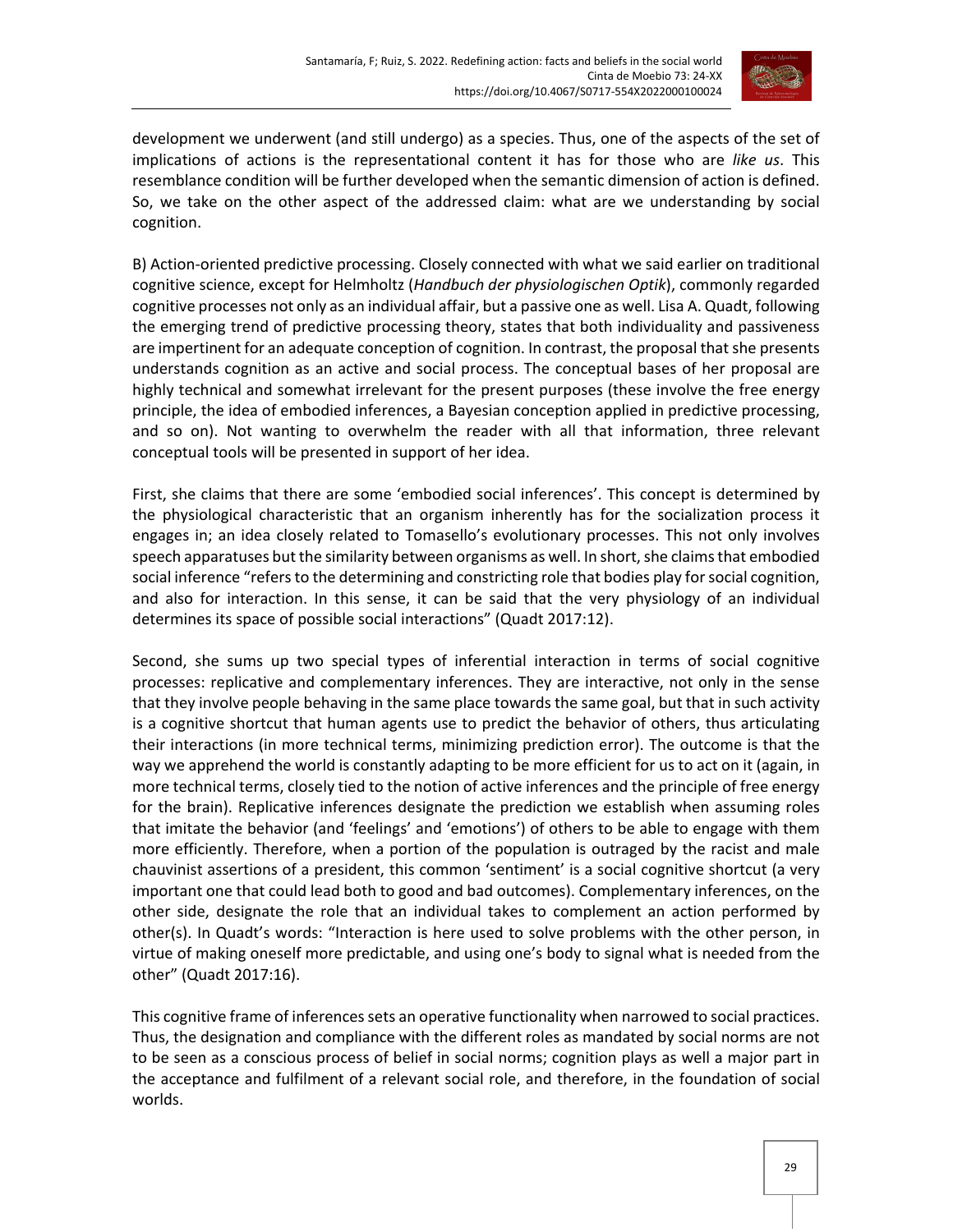

To recapitulate, we put forward a defence of the claim that action and cognition stand in a necessary relation to each other; based on two different lines of argumentation: a historical, evolutionary one (along the lines of Tomasello); and an operative one, focused on how we cognate (along the lines of Quadt). However, there is a second aim that lies implicit. Being a popular topic nowadays, perception (even in the narrow sense of cognition) must be rigorously defined. The ideas developed in areas such as neuromarketing or neuropolitics (or micro-politics) are losing the rigor that human cognition demands. The first relevant conclusion that we would like to draw from what has been said is that the understanding and possibly manipulation of action for political purposes requires a closer look through the lens of human social cognition. The cognitive proposal that started this discussion lacks a comprehensive articulation with the relevant practices of giving and asking for reasons. So, the question is: what about belief?

## **Semantic and pragmatic dimensions in value attribution**

From what has been said above, we can define the semantic dimension as the normative background of evaluation (in terms of discursive commitments). It is semantic in the sense that makes explicit the claims that we hold as true. Thus, it relates deeply to the way we apprehend external causes, that is, the way our cognition works. Note that one of the main claims of the latter section, and so, of the semantic dimension is the social basis of cognitive practices.

On the other hand, the pragmatic dimension compels us to maintain two different types of discursive commitment: either one makes a claim true (or a response to a claim) by acting accordingly as asked by someone else, or one takes as true some claim or assertion by oneself or another as a justification for an action. The first case is exemplified by a promise: the person committed to the promise makes true the content of what was promised. The second case is to be understood as having previous reasons for acting. *In the pragmatic dimension, we move from evaluation to a liable response*. It is easier to grasp the demands of practical commitments: If I have to make true a former claim that I made about showing up on time, it is simply a matter of aiming at one particular state of affairs. Thus, for practical commitments, it is only required for someone to act in accordance to what such person was committed. However, acting reasonably is a more specifically human linguistic activity and it is rather more complicated as it involves some form of doing not explicit in overt behavior.

This claim is of great importance. If action is to be defined, it is not enough to address how we perceive the action, but also what it means in a broader social context (or game). Furthermore, if ideology (as the strength of a belief for a particular group) has been the main concern for social scientists, then the veracity, truthfulness, or doxastic commitment that those sets of beliefs have, are of great importance. Ideological claims are reasons for acting in those linguistic games!

But to understand what such a set of beliefs is about, we must dwell for a moment on the conception of truth, which ultimately determines what a belief is said to be. Remember that we had defined belief as an evaluative attribution that someone makes about another person either for her reasonable actions or her holding something as true. But what exactly counts as holding something as true? The philosophical tradition has addressed this matter in different ways: epistemology, regarding true knowledge; ontology, regarding true reality; metaphysics, regarding truth itself; empiricism, regarding true sensible apprehensions or facts; and so on. But it was not until recently that truth was addressed as a way of speaking, that is, as a language game (in a Wittgensteinian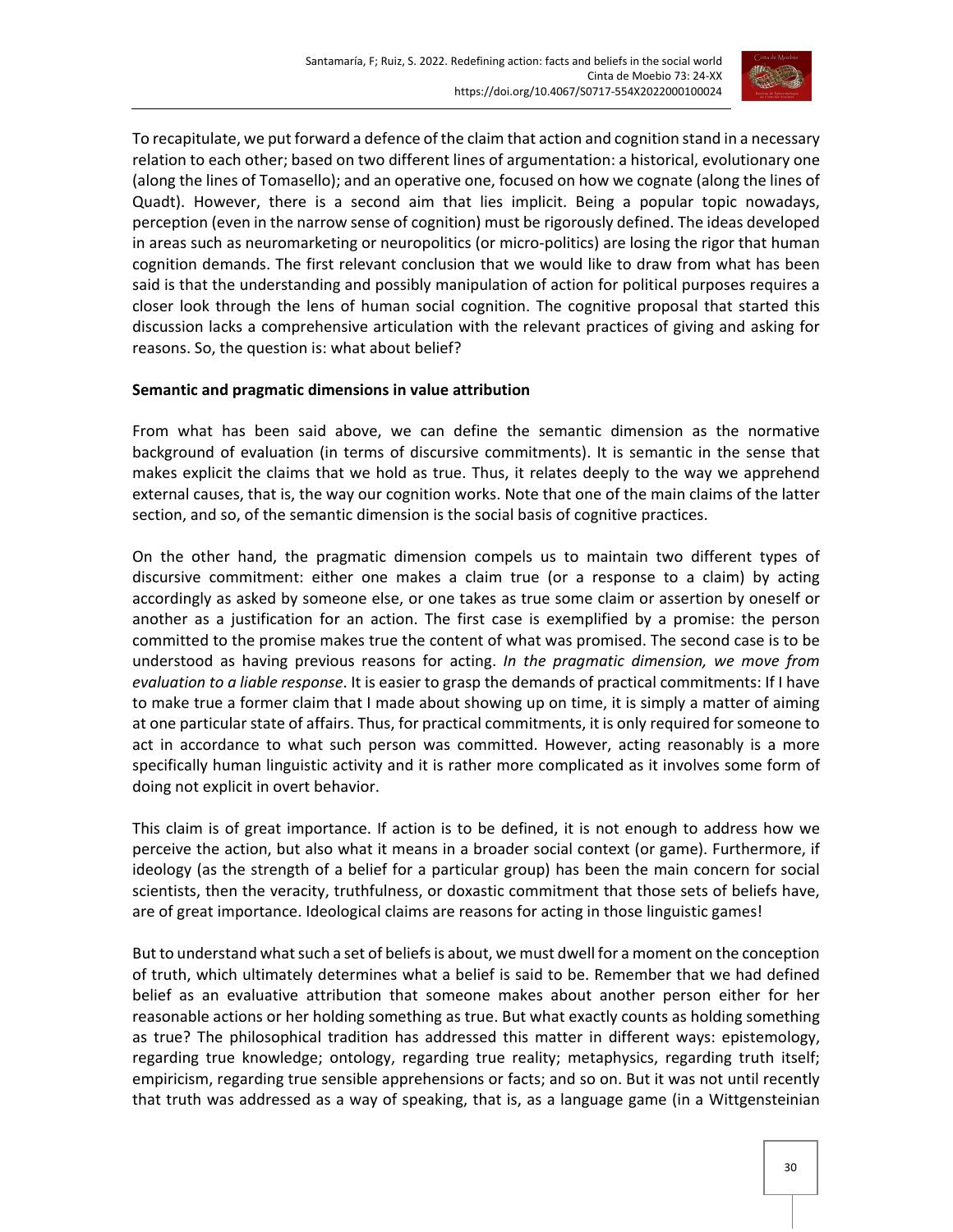

terminology). An example of this is Tarski's famous disquotational principle where truth talks take part of a metalanguage of the following type: "'Snow is white' is true if and only if snow is white" (Tarski 1944:343). Tarski did not only assert there that truth talks are relevant, but that they also constitute foundation of semantics. Furthermore, as Ayer (*Language, truth, and logic*) claims, semantics is not only related to truth; it is also constitutive of the concept of representation and meaning.

This triad represents what Brandom calls "the classical project of analysis [where] logical vocabulary is accorded a privileged role in specifying these semantic relations" (Brandom 2008:2). As Brandom himself claims, the project did not take into consideration the pragmatic component that we have developed above. We will describe truth-talk only with respect to action; that is, we will articulate it as a rational discursive practice of giving and asking for reasons. What we want to defend here is that action is not the beginning of, but the consequence of something basic: a practice of peer justification. But to get there, we must go back first to truth talk.

To take something as true, to address a truth talk, one should assign a particular value (i.e., practical implications) to an assertion. About the proposition:

## α) It is raining

one must maintain that it is either true or false. As it happens with assertions about practical (fact) affairs, the assignation of those 'alethic' values depend on factual circumstances. Thus, the addition of an alethic value to that sentence *represents* a state of affairs of the world; and the meaning of the expression is determined by that representation of the world. Or so it should go.

But not every type of socially relevant assertion is verifiable in those terms. Even a tense related assertion as

## β) It will rain this evening

is more complex than  $\alpha$ ), as it involves probability, meteorology, and an individual's belief in science. The latter component is the most difficult when trying to assess the value assignation of a social proposition. If one asserts

## γ) Democracy is the best form of government

this claim requires an examination based on historical, ideological, economic, and institutional contexts. Is the semantic idea of assigning value to assertions an impertinent task in social language analysis? We see this as a mistakenly inferred conclusion that arises from a misconception of the assignment of value. One does not assign a particular alethic value to a proposition but to propositional content. The difference is slight but deeply relevant: One takes as true not the assertion itself, but the inferential implications that its representation has.

To clarify the latter claim, let us recall  $\alpha$ ). Its propositional content is about a meteorological condition; thus, it should be evaluated from a double perspective: When someone asserts that  $\alpha$ ), he is committing to the social meaning of  $\alpha$  (let us call it A) and should be normatively evaluated if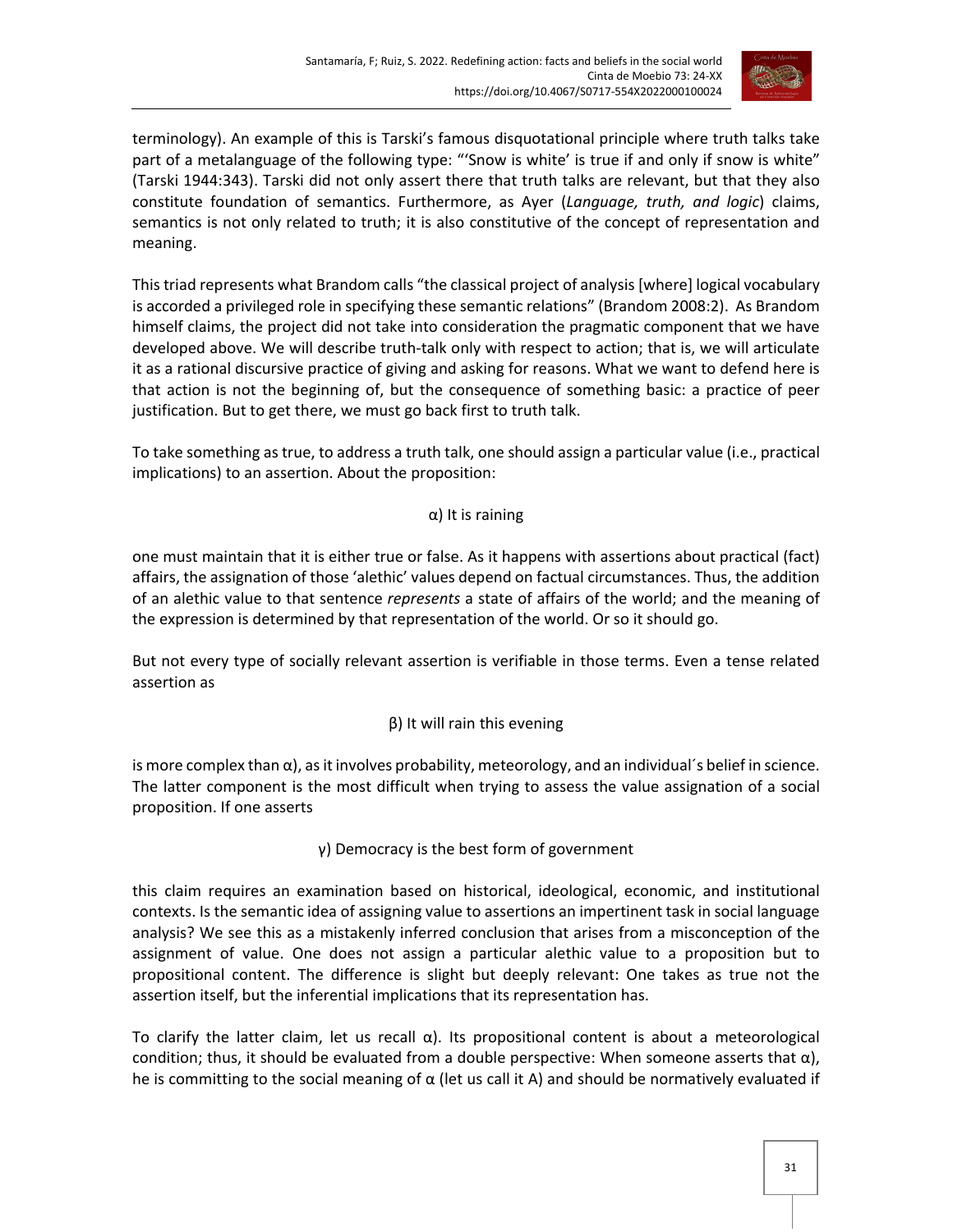

he fails to carry an umbrella. The truth of the claim is based on both the practical commitments of the asserter and the social evaluation of its linguistic performance.

It seems rather relativistic to define truth in terms of social instances of evaluation. But isn't that what γ) presupposes? We will not address the claim that empirical knowledge must not be socially evaluated (or determined), as this task was (in a very broad sense) undertaken by Kant (*Critique of pure reason*) and Sellars (*Empiricism and the philosophy of mind*). We will now focus on showing the implications of adding social truth value to assertions of social relevance.

In addition to the propositional content, one should understand that the formulation of a claim involves the commitment to sub-sentential expressions thar serve as substitutional inferential licenses or commitments. That is, γ) can be reformulated by a person as

## γ') The *tyranny of the masses* is the best form of government

where the sub-sentential substitution addressed by S who proffers y') inferentially implies that S takes as true that *democracy is the tyranny of the masses*. This sub-sentential character adds a multivalued operation where sub-sentential substitutions determine different ways of holding as true. Thus, the assignment of truth value to a representational content depends on the multiple values the sub-sentential components might bear in the assessment that A makes of S's claim. At first glance, this might be seen as a shortcut to abandon the assignment of value, to an easier framework. But is it feasible to abandon the justification of our social discourse all together?

The whole multivalued complication could be easily simplified by remembering that what we are doing is pragmatically giving and asking for reasons. Conferring a normative value (as substitutional inferential commitments) is described as the social evaluation of value adscription. In the terms we have used so far, we are contrasting the individual instance understood as a behavioral response against the semantic dimension which makes explicit the social norms of correction. This continuation of the deontic scorekeeping allows us to address the attribution of social values (in representational sentences as  $y$ ) as the evaluation of the adherence of the response to the communal normative background. Such evaluation determines what we address as rational belief and behavior: the meaning of rational belief and behavior is given by the adequacy between the intended and the achieved. This definition is nuanced by the idea of multivalued attribution that claims that the most expert participants (or the ones holding the biggest legitimacy in political terms) of the community have an implicit authority validating different social claims, thus adding socially relevant values that end up determining relevant notions of truth (as taking some political claims to be true, even in the face of facts).

## **The social set of beliefs and the relevance of facts**

The last claim raises a fundamental issue. If action is supposed to be the outcome of a process that has facts as an input, then one might imply that facts must play a crucial role in our set of beliefs. Nonetheless, one big implication of action (that might not be surprising for an attentive follower of current political events) is that facts are not as heavily weighted in the agent's reasons for acting as they are taken to be. What should be surprising is that we still hold facts as the best way to change people's minds. Thus, to attribute a social value, theorists oftentimes depend on facts alone to support the ideas they defend. But what other choices do they have? Mead also takes facts to be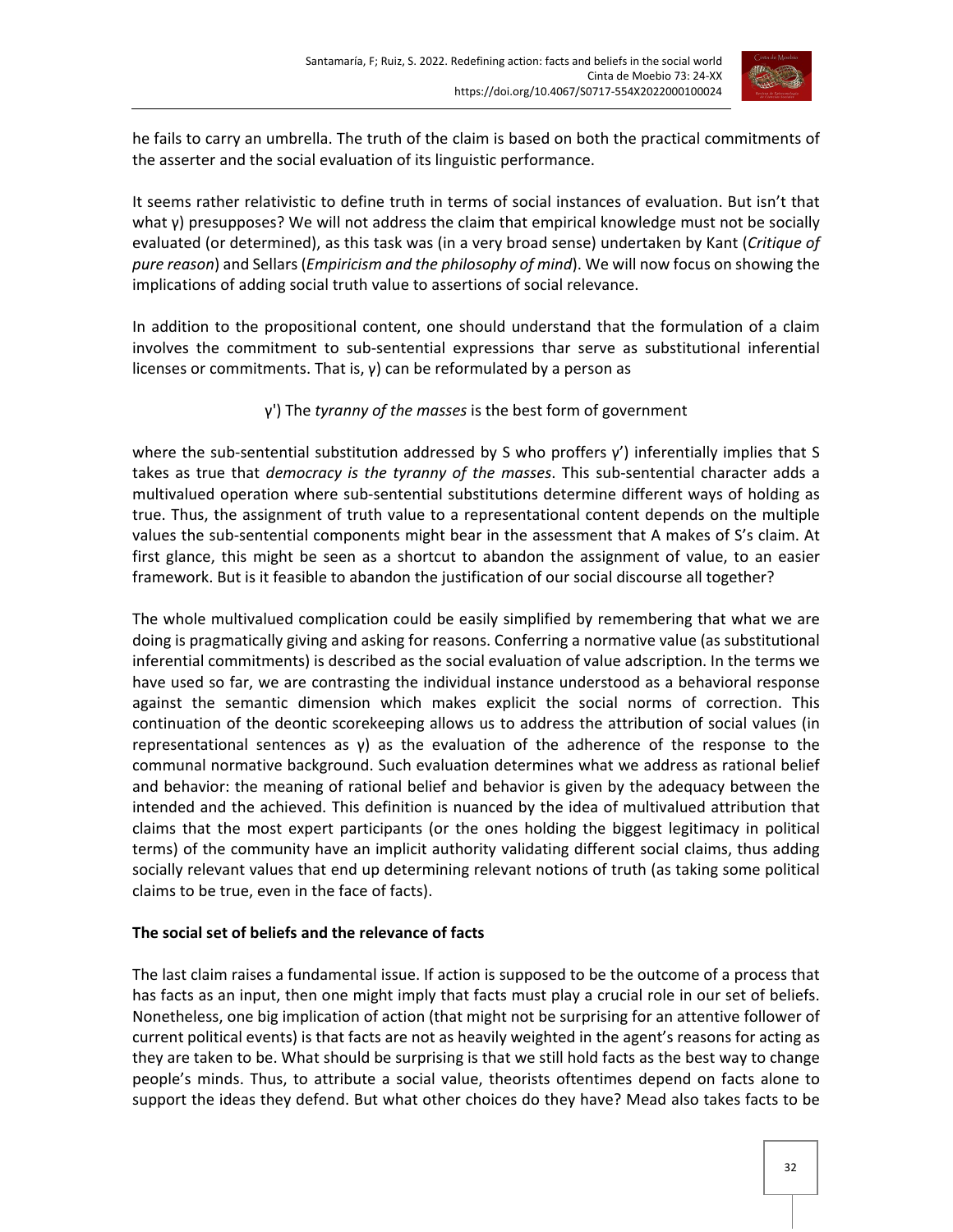

constituents, not of the change of the set of beliefs but of the evaluation of action as well: "What is the implication of the assumption of the independent existence of material things abstracted from the values which belong to them in human behavior? They appear, in the first place, as the common terms in which we can translate objects in one perspective of value into an object of other perspective of value" (Mead 1938:453).

A multivalued perspective, as was defined in the last section, might imply that relativism is underlain. For instance, Mead considers that the components of value are: *want*, *effort,* and *satisfaction*. There are no objective facts in the practical implications we attribute to behavior, are there? We take such components to be, nonetheless, deeply misleading. What is it that someone wants? Is it always clear to her? How can we address her satisfaction? Luckily for us, the components of value that Mead defines can be aggregated in the broader notion of intentionality and still maintain their explicative power within the framework of deontic scorekeeping and the practice of giving and asking for reasons. This idea is supported by the importance that Mead gives to cognition, as a crucial aspect of social practices (just as we did with Quadt), and as a crucial aspect of the functionality of habits of action and communal evaluation of conduct. Regard this extensive description that Mead does about conduct and self: "A matter of very great importance in connection with this consideration is the organization of the conduct of the individual about this pattern of group activities, and, in so far as these group activities are interrelated, about the pattern of the group conduct as a whole. It is evident that it is only in this situation that a self arises, for it is only in this fashion that the individual becomes an object to himself, and this character is the mark of the self. The self, then, would inevitably be organized about the pattern of the group activities in so far as they are unitary. In various respects this is the case, and those respects are particularly important to the individual. They are those in which the individual has specific functions, duties, rights, and privileges in the group" (Mead 1938:448).

Each participant of a social game (self as Mead calls it) adds to the set of implications understood as commitments and entitlements that constitute the rationality of her community. But what does this tell us about facts? Are social values only assigned by arbitrary evaluations? The answer that could be provided from what has been said above has two parts: the first is cognitive, and the second, pragmatic-analytic.

Recent research in social psychology has 'found' that knowledge is not a tool for fact-verification. The works of Mercier & Sperber (*The enigma of reason*), and Sloman & Fernbach (*The illusion of reason*) dispute the traditional relevancy of facts. Sloman & Fernbach give a political example when they state that: "Usually when people think about and talk about policies, they are not engaged in causal explanation. Most discourse about policy is about why we believe what we do: who agrees with us, why we hold whatever value the policy addresses, what we heard about it on the news the other day. Our experiment asked people to do something difficult and unusual, to causally explain the effects of a policy. That task requires engaging the details of the policy and spelling out how the policy would interact with a complicated world" (Sloman & Fernbach 2017:112).

The reason is that we usually forget that the brain is *highly lazy* (Clark. *Surfing uncertainty. Prediction, action, and the embodied mind*). Verifying every fact each type would consume an absurd amount of energy. Will the sun come out tomorrow? Is this berry poisonous? Will the light turn on when one flips the switch? We simply believe both in the certitude of some practices and habits and in the expertise of others. Is the engineer that designed this elevator apt? Did the surgeon that will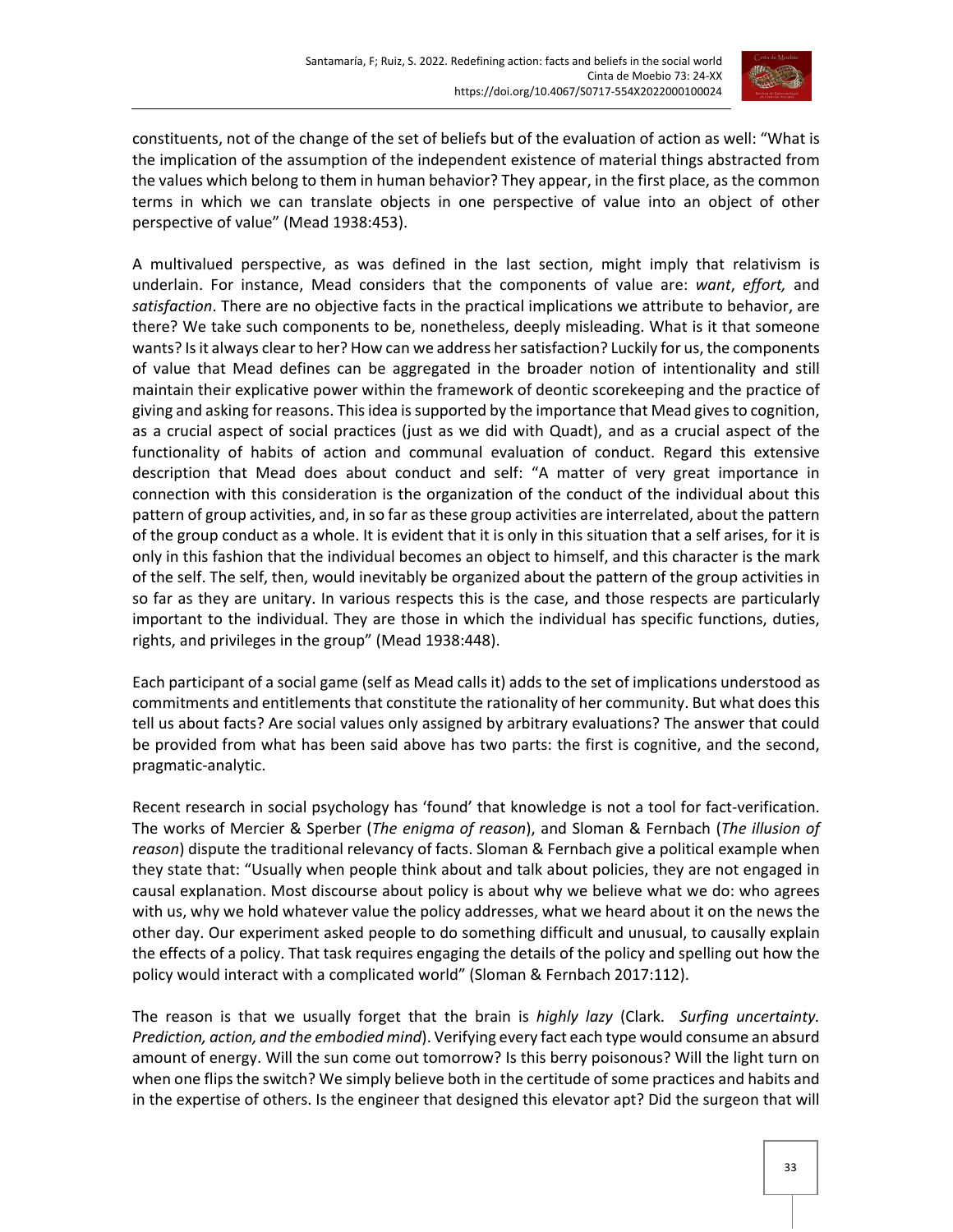

perform a heart transplant attend a proper medical school? One might say those experts are said to be scientific in the sense that a politician could not be (and this would be a good Weberian conclusion). But what lies behind that certitude is what Putnam [\(Meaning of 'meaning'\)](https://conservancy.umn.edu/handle/11299/185225) called a *community of experts*. It is not that we trust scientists and not politicians; we just trust what we have been taught to trust. This Wittgensteinian conclusion hits the nail on the head: reasons and facts are not a self-legitimizing knowledge on the base of which we act; they are rather *a taught outcome of linguistic practices* (Wittgenstein. *On certainty*). The authority of a justification, of a reason, lies in *a practice*, in a *form of life* (Wittgenstein. *Philosophical investigations*). This explains the difficulty in changing someone's mind with facts they were not taught to take as reasons.

From all the above, we can conclude that the role of facts in the assignment of social values should not be seen as a prerequisite that is ignored but as an aim in the social configuration of a practice. If what has been said about the expertise and justification of evaluations is sound, one should focus, moreover, on the blind obedience to 'facts' within a community for them to even be considered as such. There's no adequate justification for the value of a fact, just the liability of the communitarian practice on factual assertions as guiding principles for action.

If it still seems unclear how facts relate to values, this simple syllogism summarizes our claims on the matter:

(a) To attribute social value, one must discursively commit to a rationally established political practice. Such a commitment must be practically justified. Such a set is objectively framed by factual conditions in a broader sense.

(b) But the true pragmatist question is which explanations of factual conditions are reasonable to maintain? Rather than "are factual reasons achievable at all?" (Sellars 2007:81).

(c) If a. and b. are sound, then we might conclude that deliberative practices are the only way to evaluate facts as justifications for a liable response (or at least, to start trying) and thus, a factguided action.

## **Concluding remarks**

It is odd to understand action as a result. It is, nonetheless, a sensible way to dissolve a lot of issues regarding the meaning of an action, the way it relates to empirical facts (and our cognition), and its relation to social norms. We claimed that it was, in the end, an alternative to Elster's theory, which was fundamental for its predictability capacities. So far, we didn't say much about Elster's claims on the matter, and merely nothing about the predictability capacities of our definition. The first of these claims is not that hard to surpass: we are not trying to correct Elster. We are trying to propose an approach as practical and pertinent as his. And to address pertinence, comparative measures are not necessary. This takes us to the second claim, which is more algid. Although we strongly believe that a quantitative model could be developed from this proposal, we would like to address its qualitative capacities and leave the latter for future research.

Now, reliably predicting someone's behavior must be regarded in terms of rule-following. The main issue would be to undermine the claim that the evaluation always yields an interpretative gap that would not allow making appropriate predictions. To solve this, McDowell (*Mind, value, and reality*)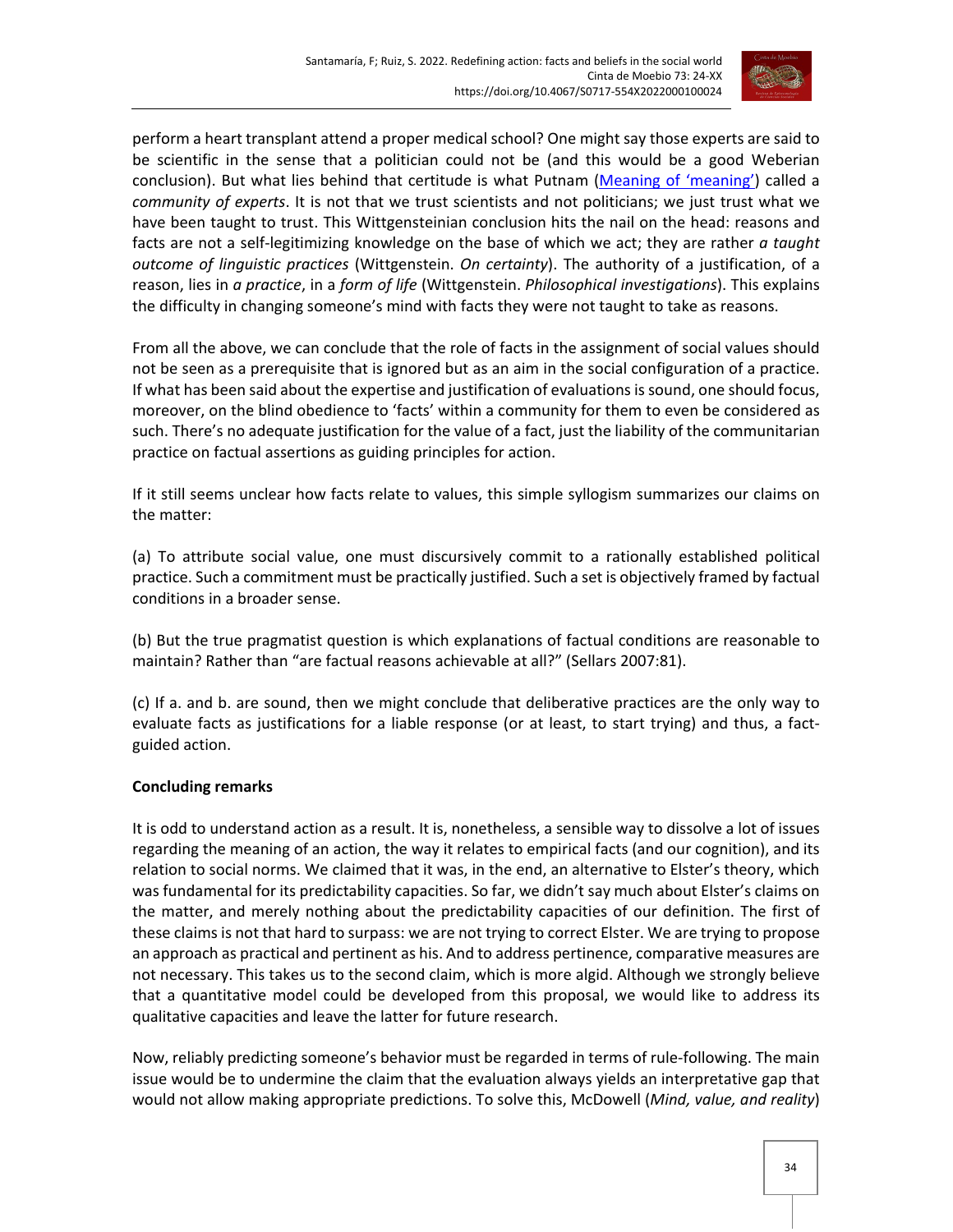

offers a neat reinterpretation of the idea of rule-following: there is a particular way of grasping a rule, one that does not entail an interpretation. This idea is tied up with the notion of the publicity of our behavior, allowing the picture to fall back again in a practical evaluative component of factual evidence that is contrasted to a set of beliefs that serve as background. We insist on the practical aspect because it allows a contrast between the notions of cause and justification (reason). To put it shortly causes determine the analytic notion of truth and reasons designate the meaning of an expression, being the semantic dimension, the notion overarching both aspects. Therein, an event's explanation for action is constituted of both: causes and reasons. The complex set of justification deals (as seen with the multivalued notion of sub-sentential commitments) with a mixture of facts and interpretations, all under relevant active outcomes, that is, motivations and desires for someone to behave in a certain way. This way of understanding prediction is coherent with the views of an objective social set of beliefs (Spohn. *Causation, coherence, and concepts*), and with a notion of communicative meanings that take place in the construction of our social worlds where institutions are formed (Searle. *The construction of social reality*). Hence, the outcome of addressing what is implicit in our practices as "an explicit commitment of giving and asking for the best reasons" (Brandom 1994:xviii). In a nutshell, the predictive capability of this definition lies in the description of the notion of reasonability.

As it stands, reason is not to be understood as the  $18<sup>th</sup>$  century paradigmatic human faculty which would allow a steady march to progress (some universally valid notion of *reason*, with a capital r as it is addressed by Toulmin. *Return to reason*). Rather, reason is to be understood "as a sort of grounding for our actions" (Toulmin 1976:91). Within this framework, deliberation as giving and asking for reasons could take the form of *political schemes* as proposed by Groarke & Tindale (*Good reasoning matters!*) which share Elster's capability of prediction. In qualitative terms, an action is the result of the prediction (more exactly, the prediction error). Intention and social norms (in the light of facts) create an expected behavior that is compared to the actual behavior performed by an individual.

A lot of factors are left unaddressed. But they have been intentionally left so in such a way that this proposal can be applied to a manifold of instances. Facts and components of evaluation are the basic tools of this language game. What can be achieved with them was superficially presented here. The blueprints for some other, more efficient tools are suggested in the footnotes. Suffice to say that this is only the beginning of a broader approach: one that puts language in the center of the study of social sciences, a task we happily carry on from many authors, but mostly from Winch (*The idea of social science*).

## **Acknowledgment**

Proyect CIDI 565C-03/20-36 "Prácticas discursivas y la construcción colectiva del concepto de seguridad desde el territorio (Medellín)".

## **Bibliography**

Brandom, R. (1994). *Making it explicit. Reasoning, representing and discursive commitment*. Harvard University Press.

Brandom, R. (2008). *Between saying and doing. Towards an analytic pragmatism*. Oxford University Press.